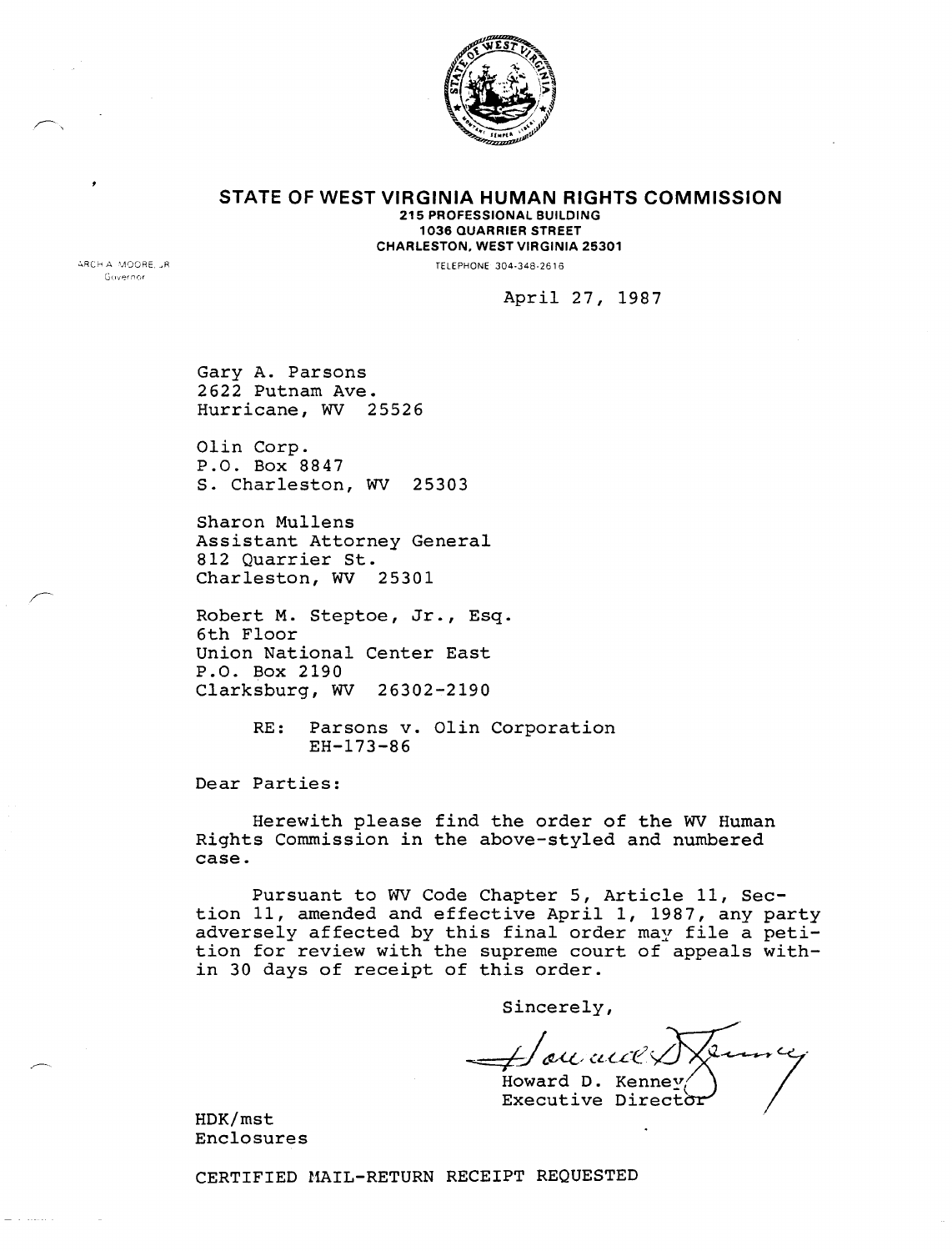#### AMENDED AND EFFECTIVE AS OF APRIL 1. 1987

Ear. H. B. 26381

8

116 this article.

 $\mathcal{L} \rightarrow \mathcal{L}$ 

§5-11-11. Appeal and enforcement of commission orders.

(a) From any final order of the commission. an  $\mathbf{1}$  $\overline{2}$ application for review may be prosecuted by either  $\ddot{\textbf{3}}$ party to the supreme court of appeals within thirty days  $\ddot{+}$ from the receipt thereof by the filing of a petition  $\overline{5}$ therefor to such court against the commission and the 6. adverse party as respondents, and the clerk of such  $\overline{\phantom{a}}$ court shall notify each of the respondents and the  $\mathbf S$ commission of the filing of such petition. The commis-9 sion shall, within ten days after receipt of such notice. file with the clerk of the court the record of the  $10$  $11$ proceedings had before it, including all the evidence. The court or any judge thereof in vacation may  $12$  $13$ thereupon determine whether or not a review shall be  $14$ granted. And if granted to a nonresident of this state.  $15$ he shall be required to execute and file with the clerk 16 before such order or review shall become effective, a  $17$ bond, with security to be approved by the clerk. 18 conditioned to perform any judgment which may be 19 awarded against him thereon. The commission may  $20$ certify to the court and request its decision of any  $21$ question of law arising upon the record, and withhold  $22$ its further proceeding in the case. pending the decision  $23$ of court on the certified question, or until notice that the  $24$ court has declined to docket the same. If a review be  $25$ granted or the certified question be docketed for  $26$ hearing, the clerk shall notify the board and the parties  $27$ litigant or their attorneys and the commission of the fact 28 by mail. If a review be granted or the certified question 29 docketed. the case shall be heard by the court in the manner provided for other cases. 30

31 The appeal procedure contained in this subsection  $32<sub>2</sub>$ shall be the exclusive means of review, notwithstanding 33 the provisions of chapter twenty-nine-a of this code: 34 *Provided.* That such exclusive means of review shall not  $35<sub>5</sub>$ apply to any case wherein an appeal or a petition for  $36$ enforcement of a cease and desist order has been filed  $37$ with a circuit court of this state prior to the first day of April, one thousand nine hundred eighty-seven. 38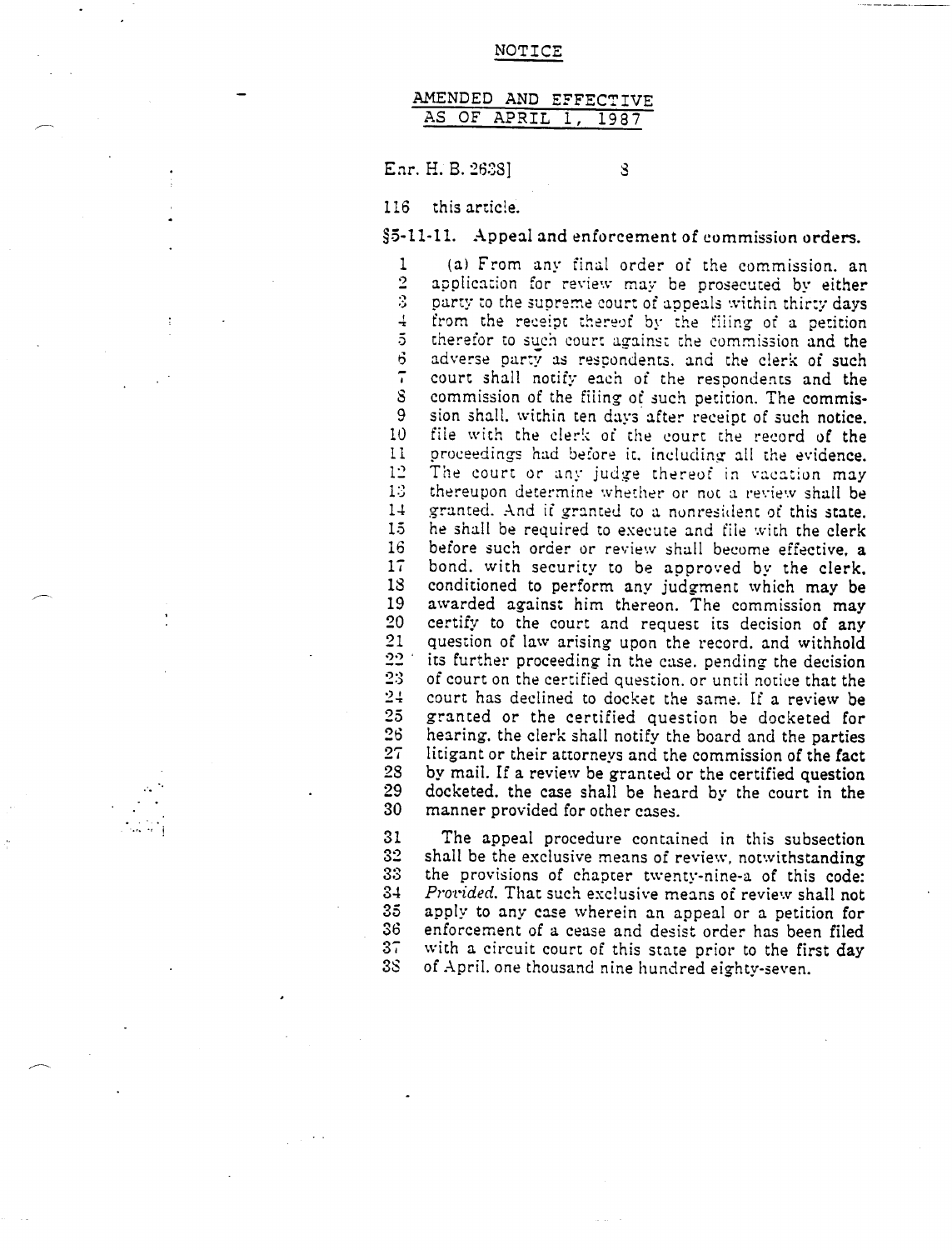#### $9.111$ [Enr. H. B. 2638  $\sim$

39 (b) In the event that any person shall fail to obey a 40 final order of the commission within thirty days after 41 receipt of the same. or. if applicable. within thirty days 42 after a final order of the supreme court of appeals. a 43 party or the commission may seek an order from the  $44$ circuit court for its enforcement. Such proceeding shall  $45$ be initiated by the filing of a petition in said court, and  $\overline{46}$ served upon the respondent in the manner provided by  $47$ law for the service of summons in civil actions: a hearing 48 shall be held on such petition' within sixty days of the 49 date of service. The court may grant appropriate 50 temporary relief, and shall make and enter upon the 51 pleadings. testimony and proceedings such order as is  $5<sup>2</sup>$ necessary to enforce the order of the commission or  $53$ supreme court of appeals.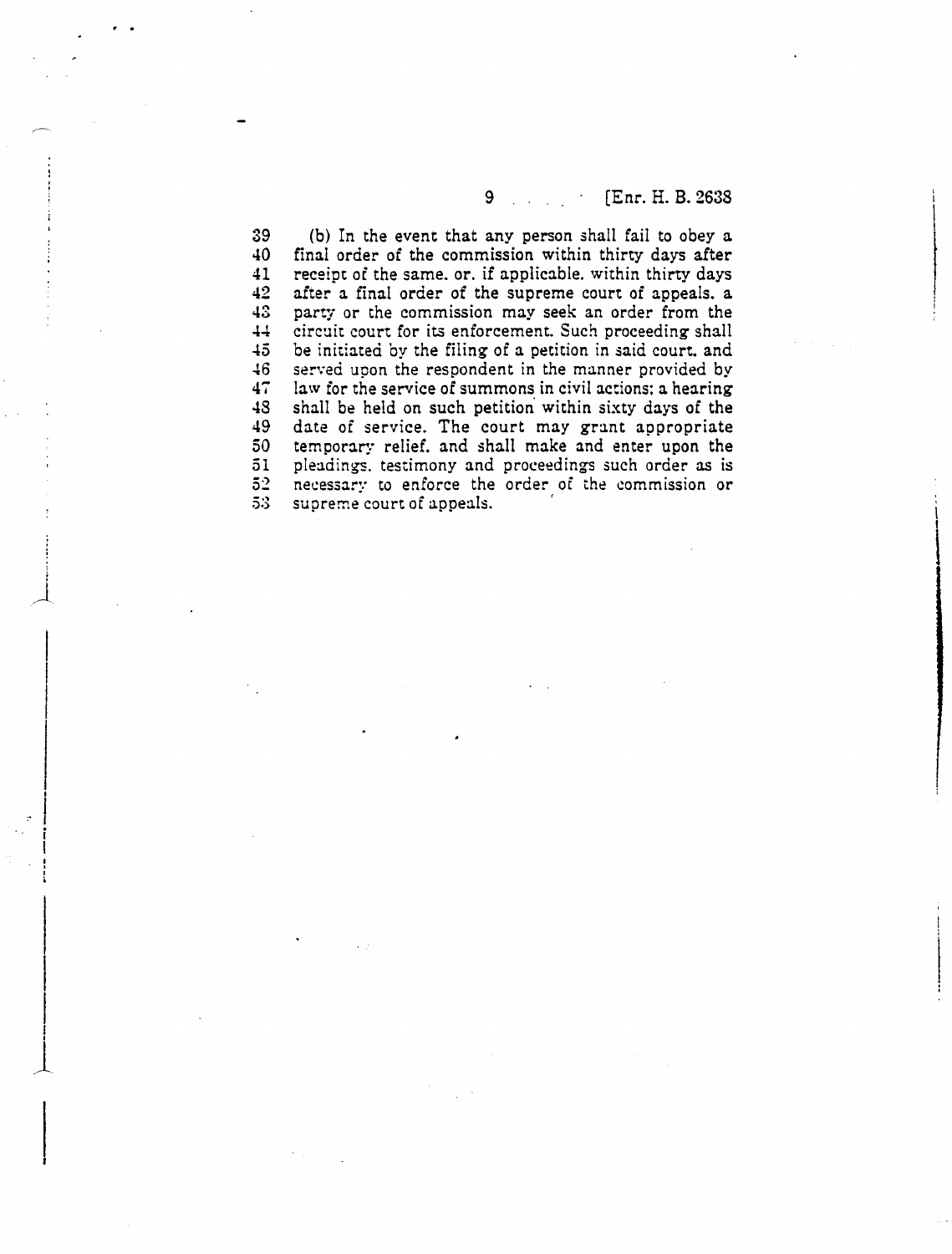## BEFORE THE WEST VIRGINIA HUMAN RIGHTS COMMISSION

GARY A. PARSONS,

Complainant,

VS.

Docket No. EH-173-86

OLIN CORPORATION,

Respondent.

## ORDER

On the 8th day of April, 1987, the Commission considered the Findings of Fact, Conclusions of Law and Recommended Decision of the Hearing Examiner, Theodore R. Dues, Jr., and the exceptions thereto. After due consideration the Commission hereby adopts said Findings of Fact and Conclusions of Law as its own and it is ORDERED that the case be dismissed.

It is further ORDERED that said Findings of Fact and Conclusions of Law be attached to and made a part of this Order.

By this Order, a copy of whcih shall be sent by Certified Mail to the parties, the parties are hereby notified that THEY HAVE TEN DAYS TO REQUEST A RECONSIDERATION OF THIS ORDER AND THAT THEY HAVE THE RIGHT TO JUDICIAL REVIEW.

Entered this  $ZZ$  $H$ *DA*,  $C$ day of 1987.

Respectfully submitted,

ain CHAIR/VICE-**HAIR** 

WEST VIRGINÍA HUMAN RIGHTS COMMISSION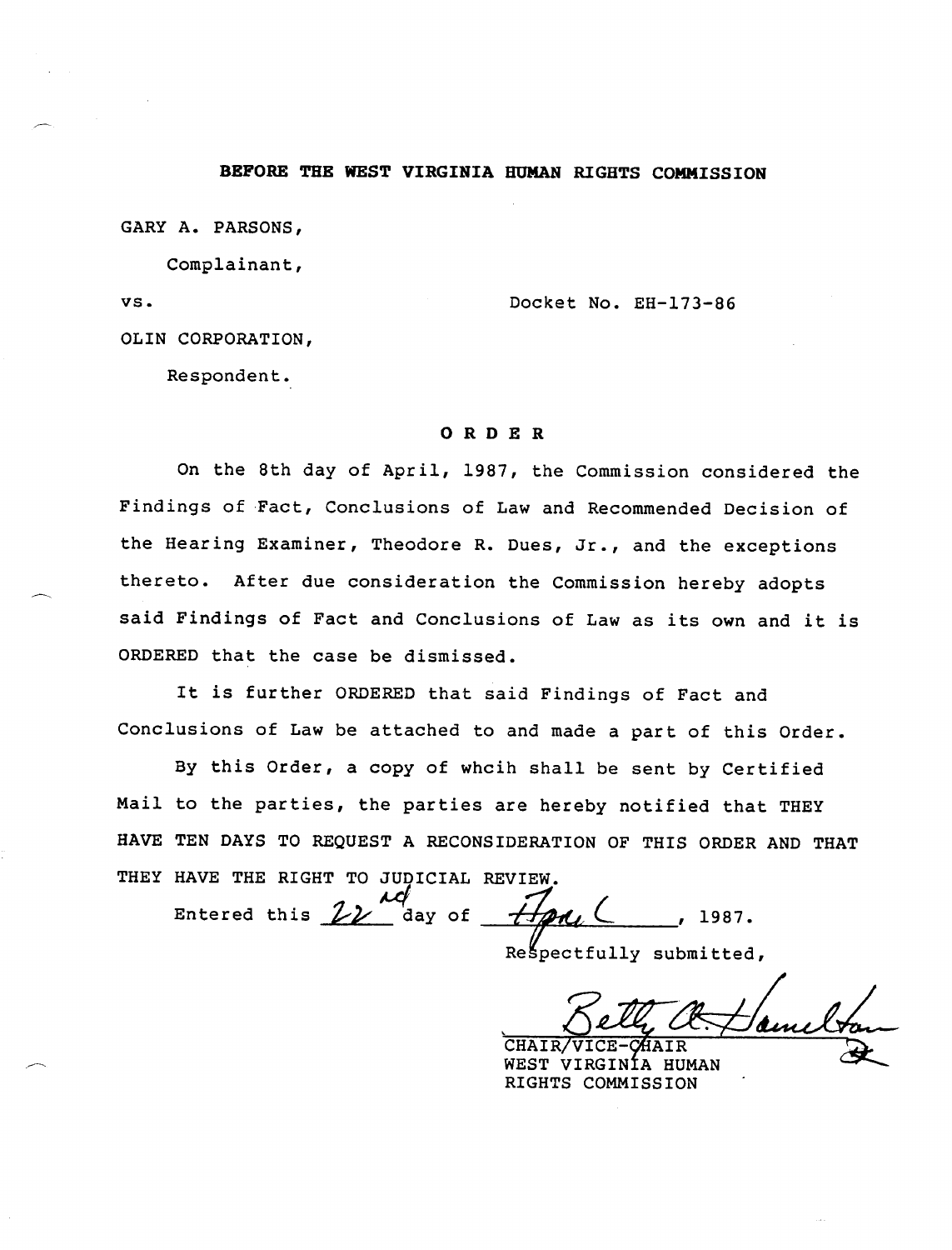## BEFORE THE WEST VIRGINIA HUMAN RIGHTS COMMISSION

GARY A. PARSONS,

Complainant,

 $\mathbf v$ .

DOCKET NO.: EH-173-86

OLIN CORPORATION,

Respondent.

## EXAMINER'S RECOMMENDED FINDINGS OF FACT AND CONCLUSIONS OF LAW

This matter matured for public hearing on May 8th and 9th and August 14th, 1986. The hearing was held at 405 Capitol Street, Daniel Boone Building, 4th Floor Conference Room, Charleston, West Virginia and at the West Virginia State Capitol Complex, Conference Room D, Charleston, West Virginia. The hearing panel on each day consisted of Theodore R. Dues, Jr., Hearing Examiner and Sid Allen, Hearing Commissioner.

The Complainant appeared in person and by his counsel, Sharon Mullens and Emily Speiler. The Respondent appeared by its representative, Thom Crimans and by its counsel, Robert M. Steptoe, Jr. and William B. Dickinson.

After a review of the record, any exhibits admitted in evidence, any stipulations entered into by the parties, any matters for which the Examiner took judicial notice during the proceedings, assessing the credibility of the witnesses and weighting the evidence in consideration of the same, the Examiner makes the following findings of fact and conclusions of law. To the extent that these findings and conclusions are generally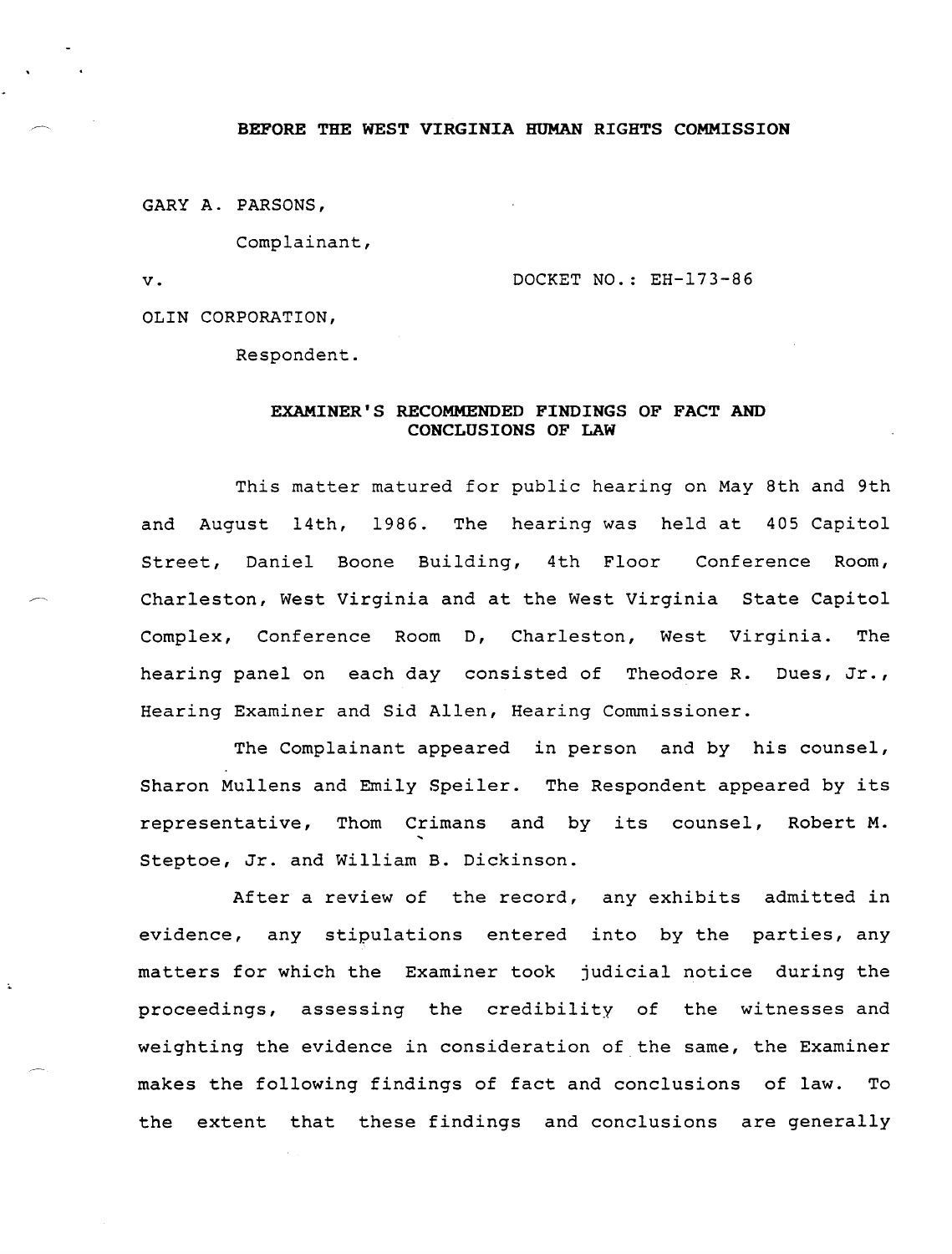consistent to any proposed findings of fact and conclusions of law submitted by the parties, the same are adopted by the Examiner, and conversely, to the extent the same are inconsistent to these findings and conclusions, the same are rejected. and by its counsel, Robert M. Steptoe, Jr. and William B. Dickinson.

### **ISSUES**

1. Whether the Complainant is a handicap person within the meaning of the Interpretive Rules and Regulations.

2. If so, did the Respondent unlawfully discriminate against the Complainant because of his handicap.

3. If so, to what relief is the Complainant entitled.

## FINDINGS OF FACT

1. The Complainant was hired by FMC Corporation in 1974.

2. Chlorine dry bleach, hereinafter "COB", was manufactured by the FMC plant until the plant was sold to the Respondent in the middle of 1985.

3. During his tenure with FMC, the Complainant worked a brief period of time at the West Plant (COB plant). He workedfour years in the East Plant (chlorine plant).

4. In April, 1978, the Complainant bid on a job in the COB plant storeroom. Several months later, he developed a cough, sinus draining, chest congestion, and other cold symptoms which caused him to be treated initially by a FMC plant physician.

5. The Complainant followed up the medical visit at the

 $-2-$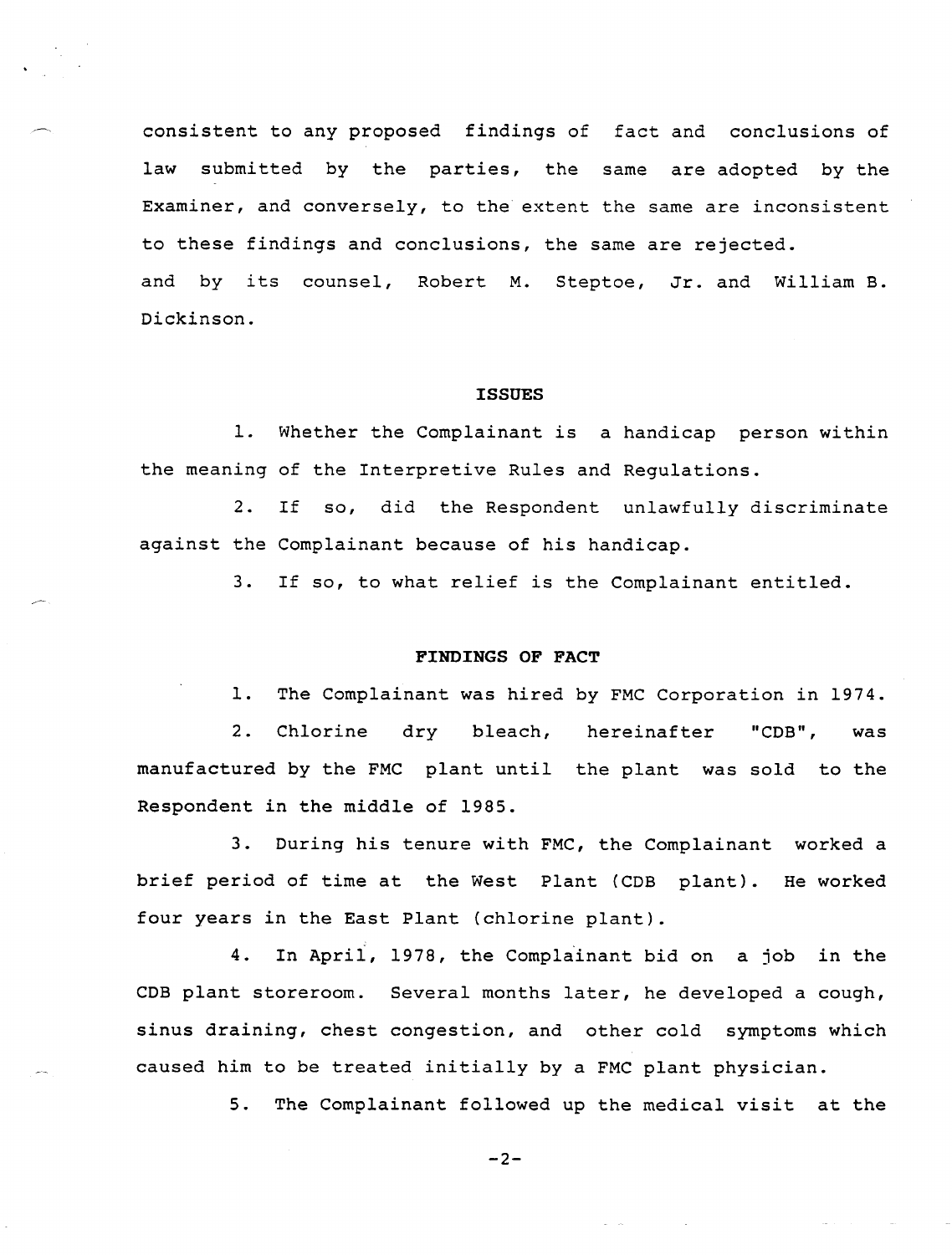plant with his family physician. This occurred on or about the 26th day of June, 1978. The Complainant's family physician diagnosed him as having pneumonia in the left lower lobe.

6. The more competent medical evidence in this case on the issue of the type of pneumonia was received from Dr. Avashia who indicated that the Complainant's pneumonia was not chemical induced due to the fact that it was not bilateral. The point being, that chemical pneumonia, typically has bilateral  $\mathbf{a}$ infiltrative effect on all five lobes of the lungs. In addition, Dr. Avashia testified that the treatment program utilized by the Complainant's family physician was consistent to the standard treatment for bacterial pneumonia.

7. Additionally, on this subject of the origin and type of pneumonia sustained by the Complainant, the Examiner was impressed with the testimony of Dr. Herbert Whittle, the Respondent's Medical Director for the Chemicals Division, who testified that the clinical picture for bacterial and chemical pneumonia differs. Specifically, it was noted that chemical pneumonia is usually diffuse, that is, involving all lobes of the lung and accompanied by a sudden onset and crippling effect requiring hospitalization, oxygen therapy, steroids and entirely different treatment than required for bacterial pneumonia. He too concluded, that the Complainant's treatment program was consistent to the treatment for bacterial pneumonia as opposed to chemical induced pneumonia.

8. The evidence is uncontroverted that the Complainant visited his family physician on one occasion and his family

 $-3-$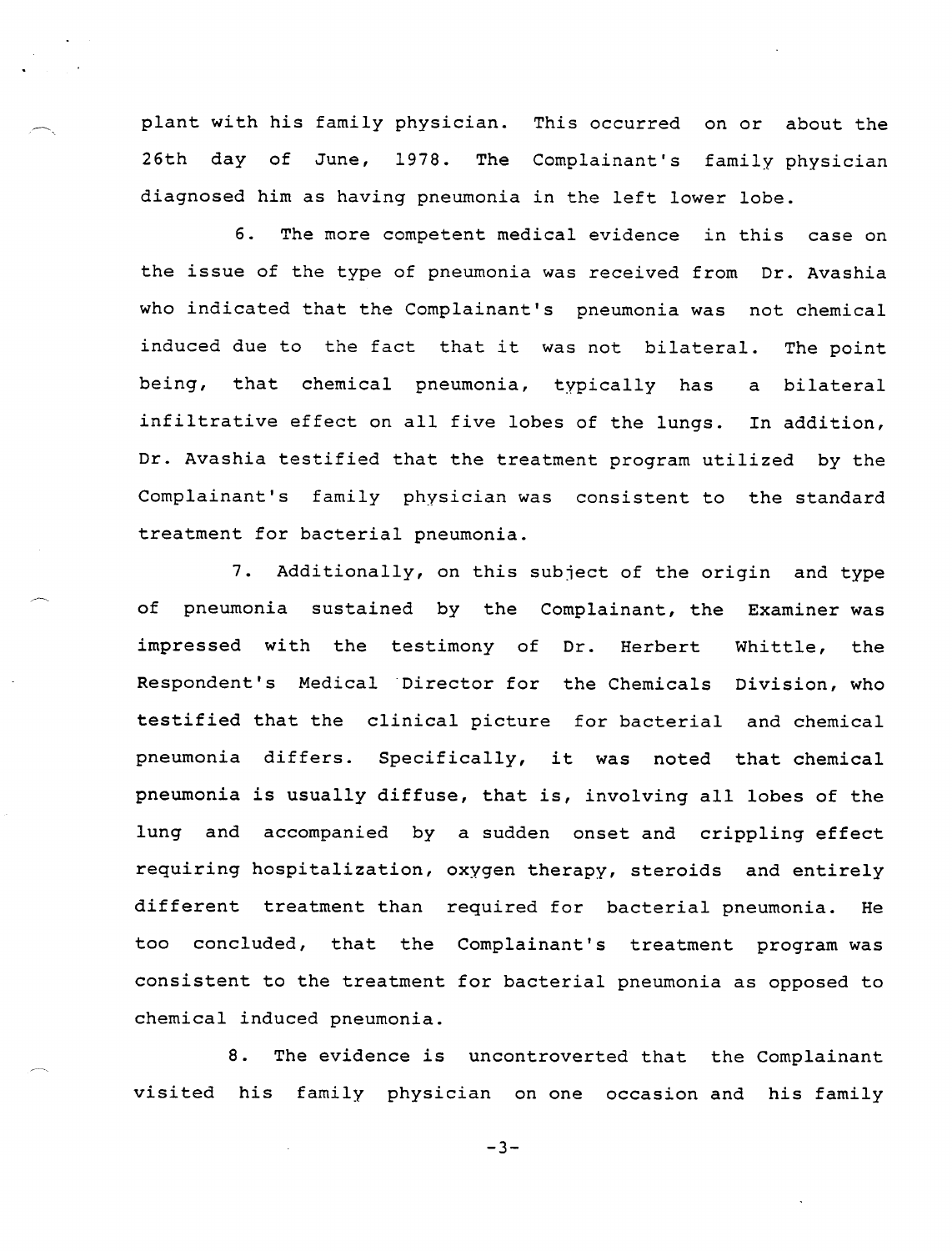physician did not follow up on the treatment afterwards.

9. During 1978 and 1979, the Complainant continued to work for FMC in the COB storeroom. On August 10, 1979, the Complainant told his family physician, Dr. Vaughn, that he had a cough and cold. On August 22, 1979, Complainant was seen by the FMC physician for complaints of soreness throughout the lungs and severe cough. On August 23, 1979, Complainant's personal physician, diagnosed bronchitis and prescribed a shot of Penicillin and Phenergan.

10. Again, the Complainant's physician saw him only once.

11. Again, the Examiner was impressed with the testimony of Dr. Avashia and Dr. Whittle, who both concluded that the Complainant's bronchitis did not arise from chemical exposure.

12. The Complainant testified that he was thirty-five (35) years, of age at the time of the hearing, and that he has continuously smoked 1 to 1 1/2 packs of cigarettes per day since age 12; despite the recommendations of several physicians that he stop smoking.

13. It is the opinion of Dr. Avashia and Dr. Whittle that the more likely cause of the Complainant's bronchitis, at the time in question, was his smoking habits or "smoker's bronchitis".

14. On December 11, 1979, the Complainant bid on a separation operator's job in the processing department of the COB plant. Approximately one week later, the Complainant complained to his family physician concerning a cough and chest cold. The

 $-4-$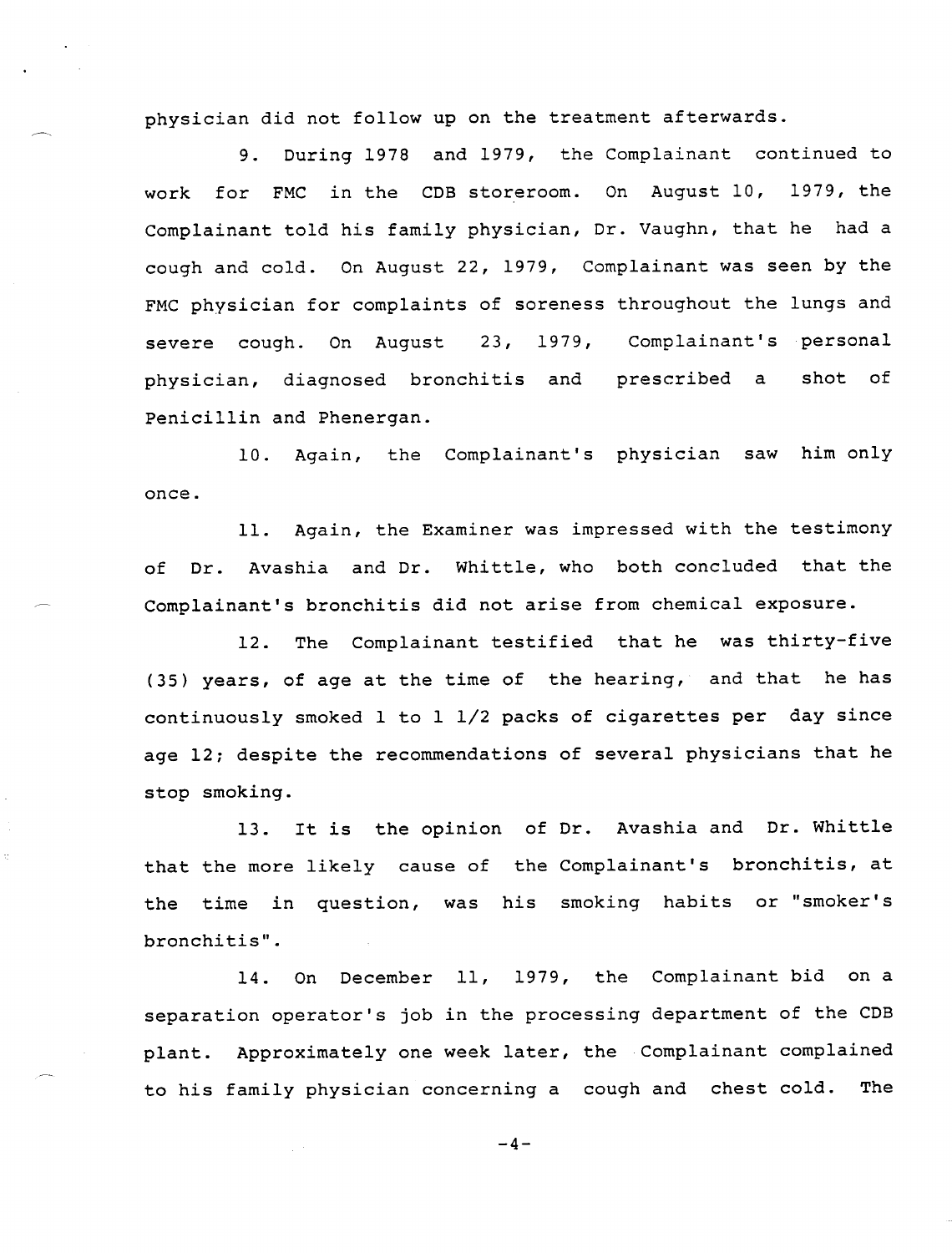Complainant represented that he had been free of these symptoms for a short period after leaving the CDB plant storeroom but before bidding on the separation operator's job.

15. The evidence reflects that this is the first time that the Complainant's physician formed an opinion that the Complainant's three incidences of respiratory problems over the preceding two years could possibly be connected to the exposure to CDB. Accordingly, the Complainant's physician wrote a note to FMC restricting the Complainant from working around CDB.

16. FMC's plant physician responded the next day by restricting the Complainant from bleach "temporarily", noting the situation to be "non-occupational".

17. The convincing medical testimony in this case indicates that a patient with chemical pneumonia is a very sick person with a high respiratory rate and low blood oxygen, who cannot be treated as an outpatient with cough syrup and similar medications. That the Complainant's subjective history was not consistent with chemical pneumonia, but rather an ordinary respiratory infection that most people get two or three times per year, or more often if you are a smoker.

18. The Examiner finds that Dr. Vaughn, the Complainant's family physician, did not have the specialized expertise *in* this area of occupational medicine as did Dr. Avashia and further determines that Dr. Vaughn failed to commit himself to a reasonable degree of medical certainty pertaining to the causal connection between CDB and the Complainant's subjective complaints previously reflected herein.

 $-5-$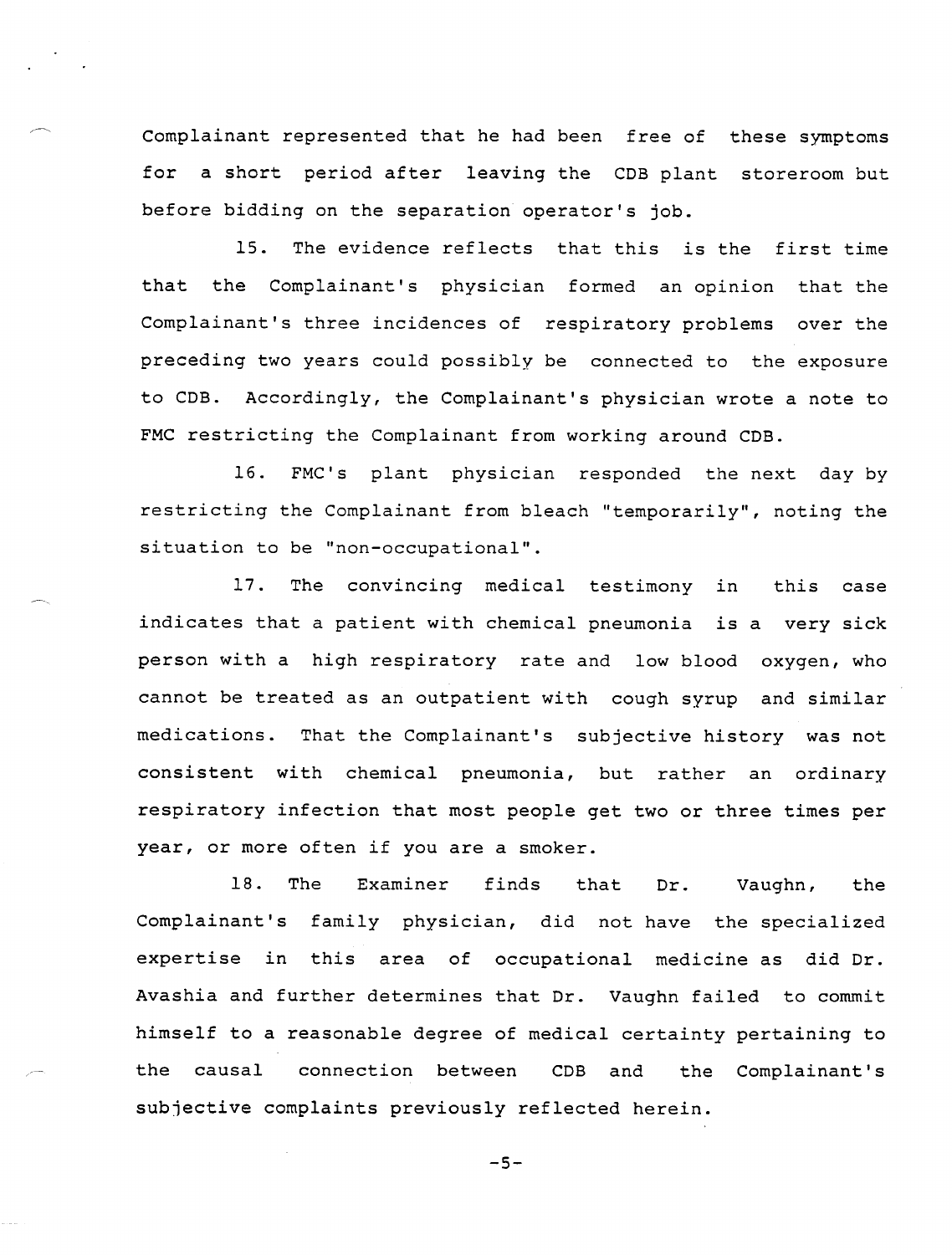19. There was no COB causual connection of the Complainant's December, 1979, illness. Additionally, there was no COB causal connection for any of the other incidents of respiratory illness previously discussed herein.

20. Subsequently, the Complainant transferred to the chlorine plant, where he worked until FMC sold the plant and terminated him in 1985.

21. His medical history from 1980 to 1985, as reflected by annual employment physical examinations records had no restrictions for the years 1980, 1981 and 1982.

22. However, on or about October, 1982, the Complainant approached the FMC plant physician and advised the physician that he did not feel that he should be assigned to work in the bleach area.

23. The FMC plant physician, based upon the Complainant's history, placed a restriction against exposure to bleach. Consistently, for the 1983 physical examination, the Complainant was restricted from COB.

24. During his 1985 annual physicial examination, the Complainant was given a rating with no restrictions. However, the Complainant was rated less than perfect due to his excessive weight. This physicial examination was the last physicial examination for the Complainant as an employee of FMC.

25. On or about July 11, 1985, the Complainant, applied for employment with Respondent.

26. At that time, the Complainant was fully aware and appreciated the fact that the Respondent was purchasing only that

 $-6-$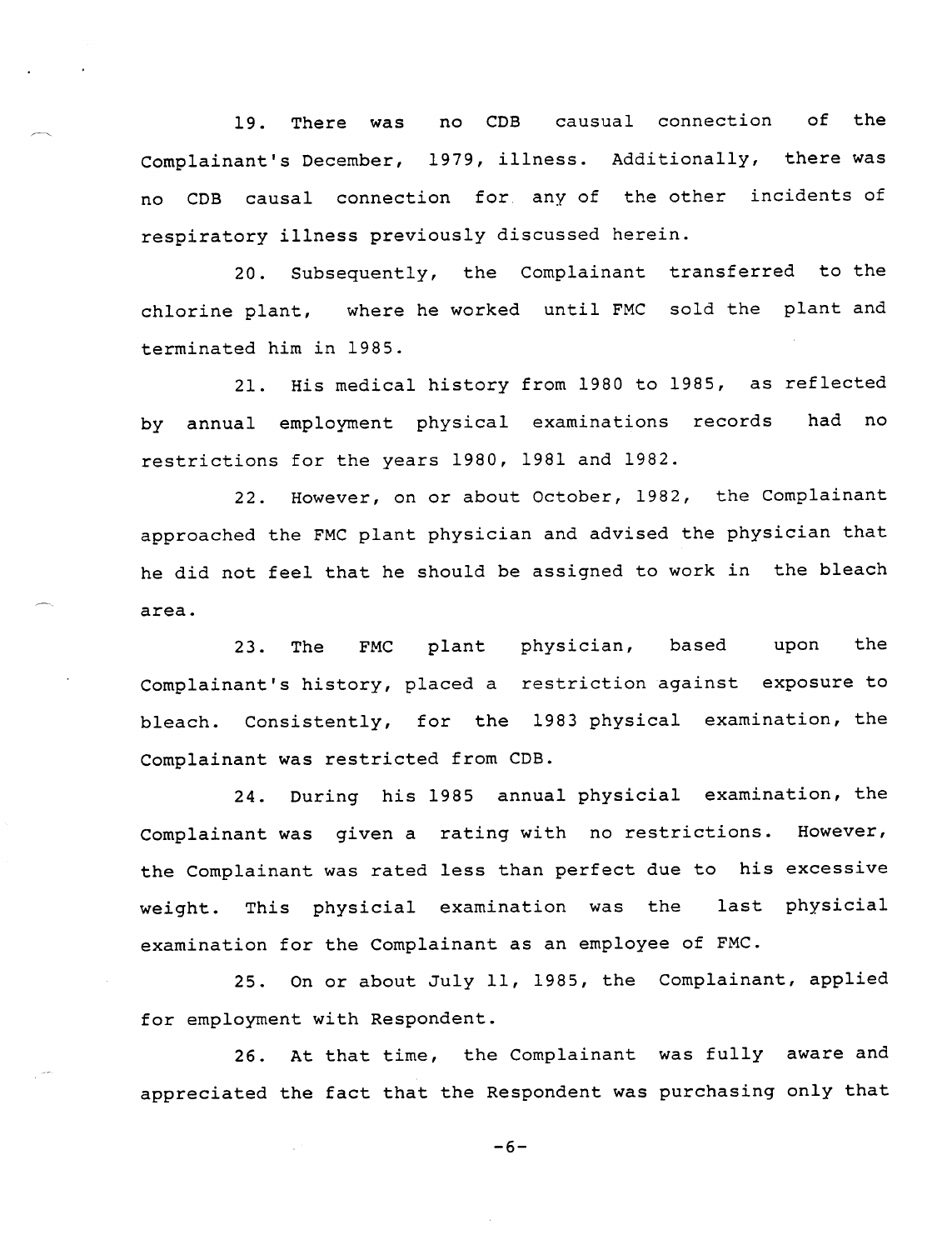COB plant and the COB was the primary product manufactured in the plant.

27. When hired by the Respondent, the Complainant had no current COB restriction for the reasons that"the January, 1985, physical examination performed by Dr. Avashia reflected no work restrictions and because FMC's medical restriction log reflected no current medical restrictions applicable to the Complainant at the time the plant was sold.

28. At the time the Complainant completed the Respondent's employment application, he did not provide any indication on the application form that he was under any medical restriction or perceived himself to have any impairment, even though he read the section at the end of the application which invited persons who perceived themselves to have a handicap to indicate the nature of the disability on the application. Additionally, the Complainant submitted a resume to the Respondent which accompanied the employment application wherein he detailed his work experience. The Complainant was later interviewed and during that interview at no time did he represent, or make reference to, any medical restriction or perceived impairment or disability relating to COB.

29. On or about August 16, 1985, the Complainant, along with other former FMC employees, were offered positions with the Respondent. At that time, the Complainant was given a copy of the Respondent's Initial Operating Procedures, which specified the only three job classifications which the Respondent would utilize: Operations Technician, Maintenance Technician, and

 $-7-$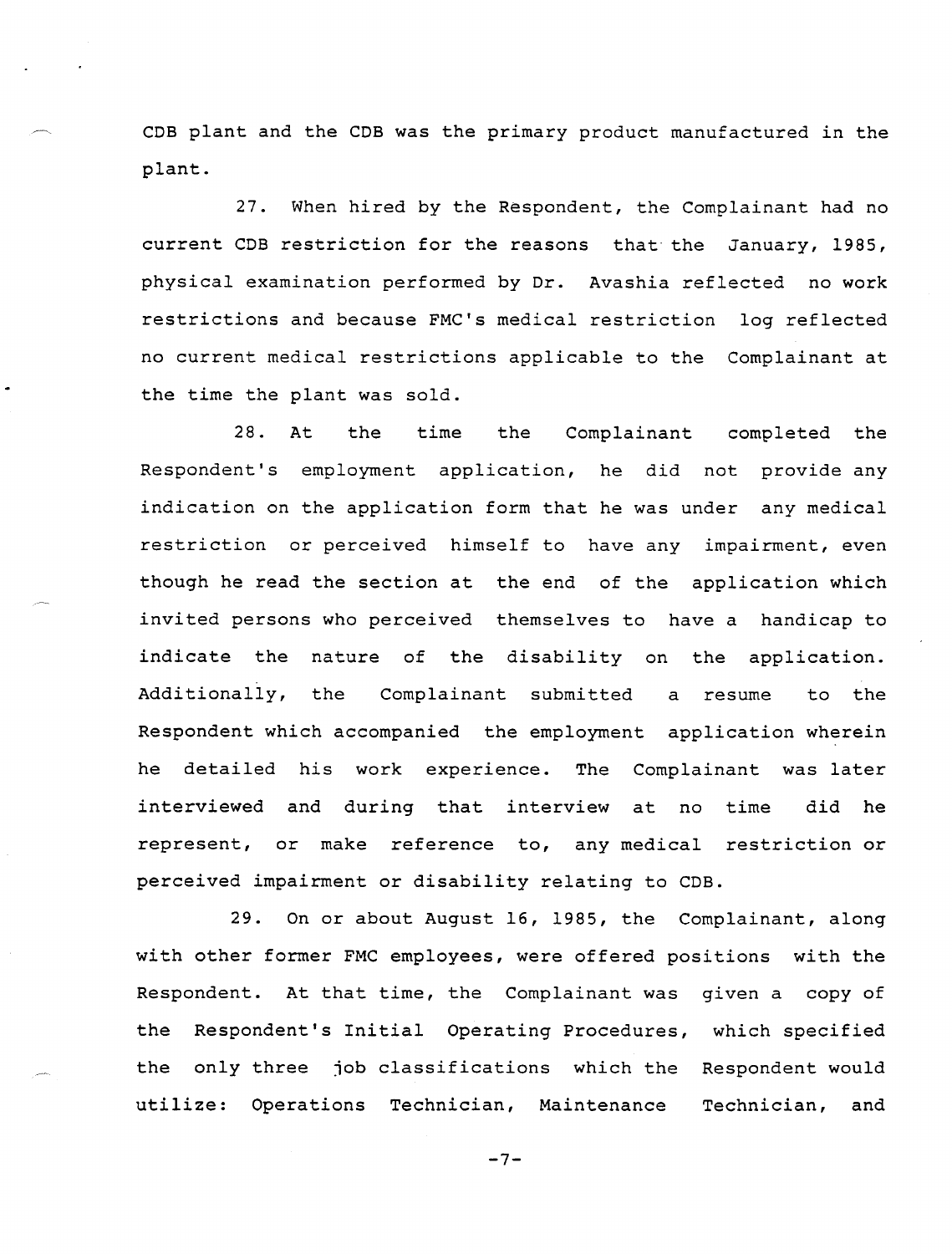support Technician.

30. This Initial Operating Procedures manual was reviewed page by page with the Complainant and the other prospective employees. Specifically, it was explained to the Complainant and others that it was the Respondent's intention to achieve greater employee flexibility and efficiency within the three job classifications than FMC had been able to accomplish. At the conclusion of this meeting, the Complainant and others were given an opportunity to ask questions. The Complainant asked no questions.

31. Prior to his actual hiring, the Complainant told no one employed in management by Respondent, that he perceived himself as having a medical restriction, disability, or impairment. Notwithstanding the fact, that the Complainant understood that these were the only three job classifications within the Respondent's work force.

32. The Complainant accepted the Support Technician position which was offered by signing a letter dated August 16, 1985. It reiterated the Respondent's purpose and operate in the most effective and productive manner. intent to

been 33. The duties of a Support Technician had explained and understood by the Complainant.

34. The letter, nor anyone present representing management at the meeting, made reference to storeroom work as being a distinct job classification that would be utilized by Respondent.

> The Complainant began work for the Respondent on or 35.

> > $-8-$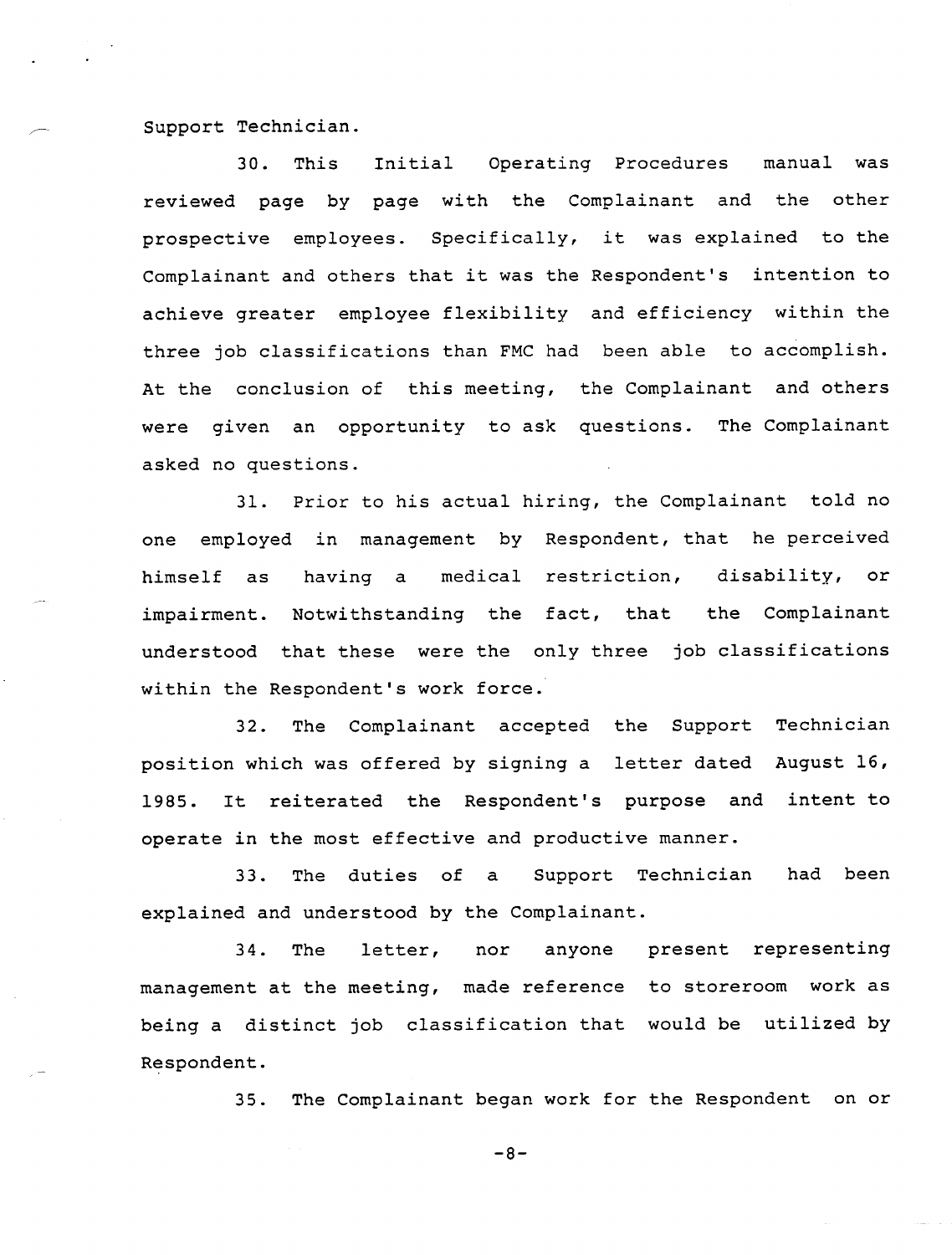about August 19, 1985, by reporting to the COB plant storeroom.

36. The environmental conditions in the storeroom, in terms of the amount of COB exposure to the employees, were not materially different from that existing during the period of time that FMC had owned the plant.

37. The Complainant and others were upset about the job rotation system which was implemented by the Respondent. This system required the employees to rotate from position to position as demands required.

38. Shortly thereafter, the Complainant complained for the first time, that he was under a medical restriction which precluded COB exposure. The Complainant was advised of the full face working respirator and other protective clothing readily available to the employees. But, the Complainant rejected this suggestion and contended that he had been hired originally by Respondent as a storeroom employee.

39. An additional meeting was held with the Complainant and two members of management, wherein the Complainant again refused to utilized protective clothing and a full face working respirator. Also, the Complainant failed to suggest what special considerations, if any, he felt were needed in order to accommodate his alleged disability.

40. Management contacted the plant physician, Dr. Avashia concerning the medical restriction claimed by the Complainant. It was Dr. Avashia's medical conclusion that there existed no medical reason why the Complainant could not work in the shipping and packaging department: the area in which the

 $-9-$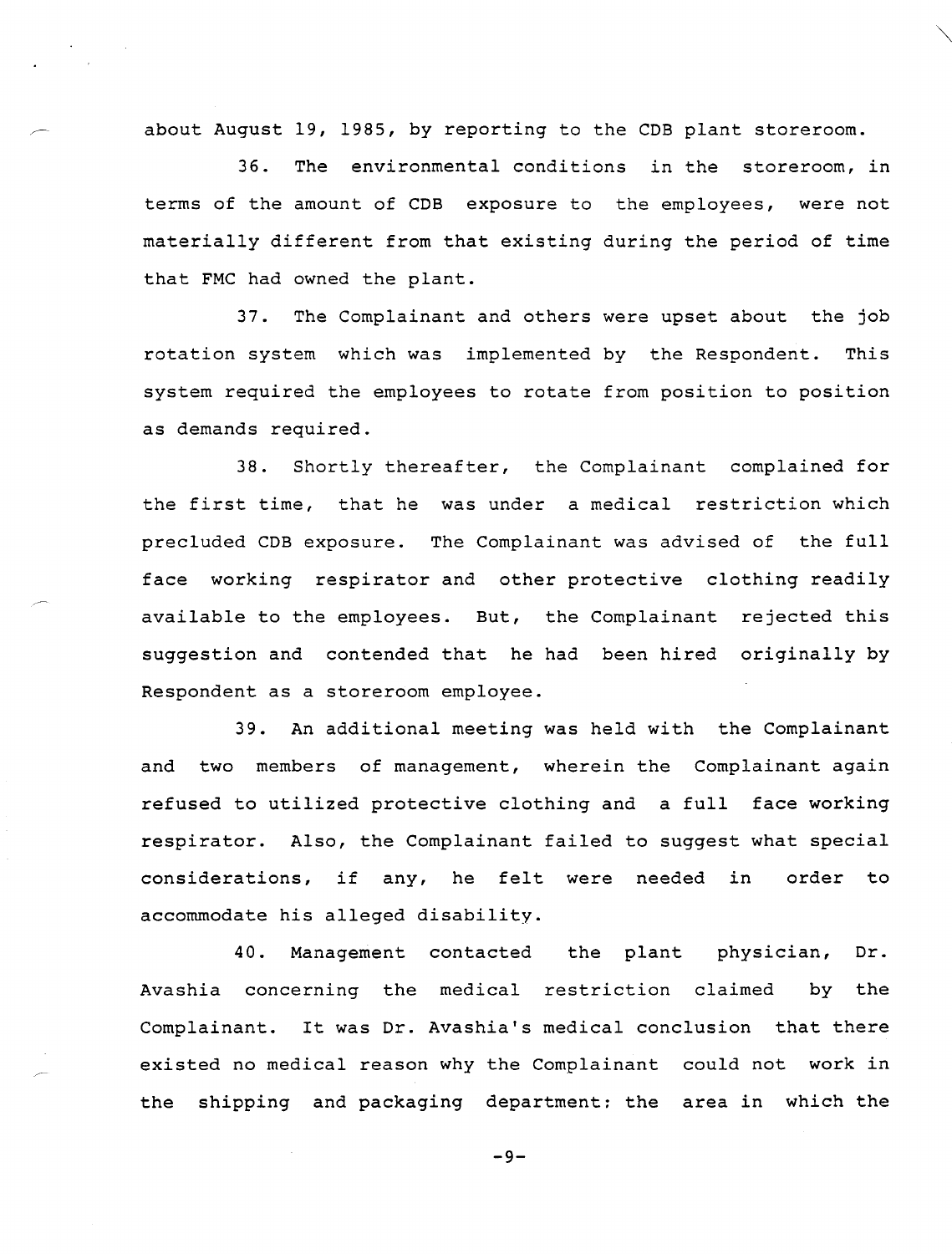Complainant was complaining of being assigned.

41. Again, it was suggested to the Complainant to try performing the job on the packaging line utilizing a respirator. The Complainant still did not suggest to management any type of special consideration or accommodation he felt was necessary or desired.

42. The shipping and packaging area in question was a large open area with good, natural ventilation. Although CDB dust appears on the floor, no dusty conditions in the air appeared to exist, even on the packaging line where CDB is being dumped into a bin and fed into paper fiber drums. The particular exhibits reviewed in this specific finding represented normal operations for the procedures and areas represented.

43. The Complainant on or about September, 1985, approached his family physician and requested a restriction for CDB exposure. The Complainant's physician recommended that he attempt to work in the packaging area. However, due to the Complainant's persistence, Dr. Vaughn provided a note saying that the Complainant should be restricted from open "heavy concentrations" of CDB because of "three documented cases of pneumonia related to dry bleach exposure".

44. At the time Dr. Vaughn wrote this note, he had no specific knowledge from the Complainant, or any other source, as to the type of work the Complainant would be doing, where the work would be done or what levels of CDB exposure would be involved.

45. The Complainant gave this note to a member of

 $-10-$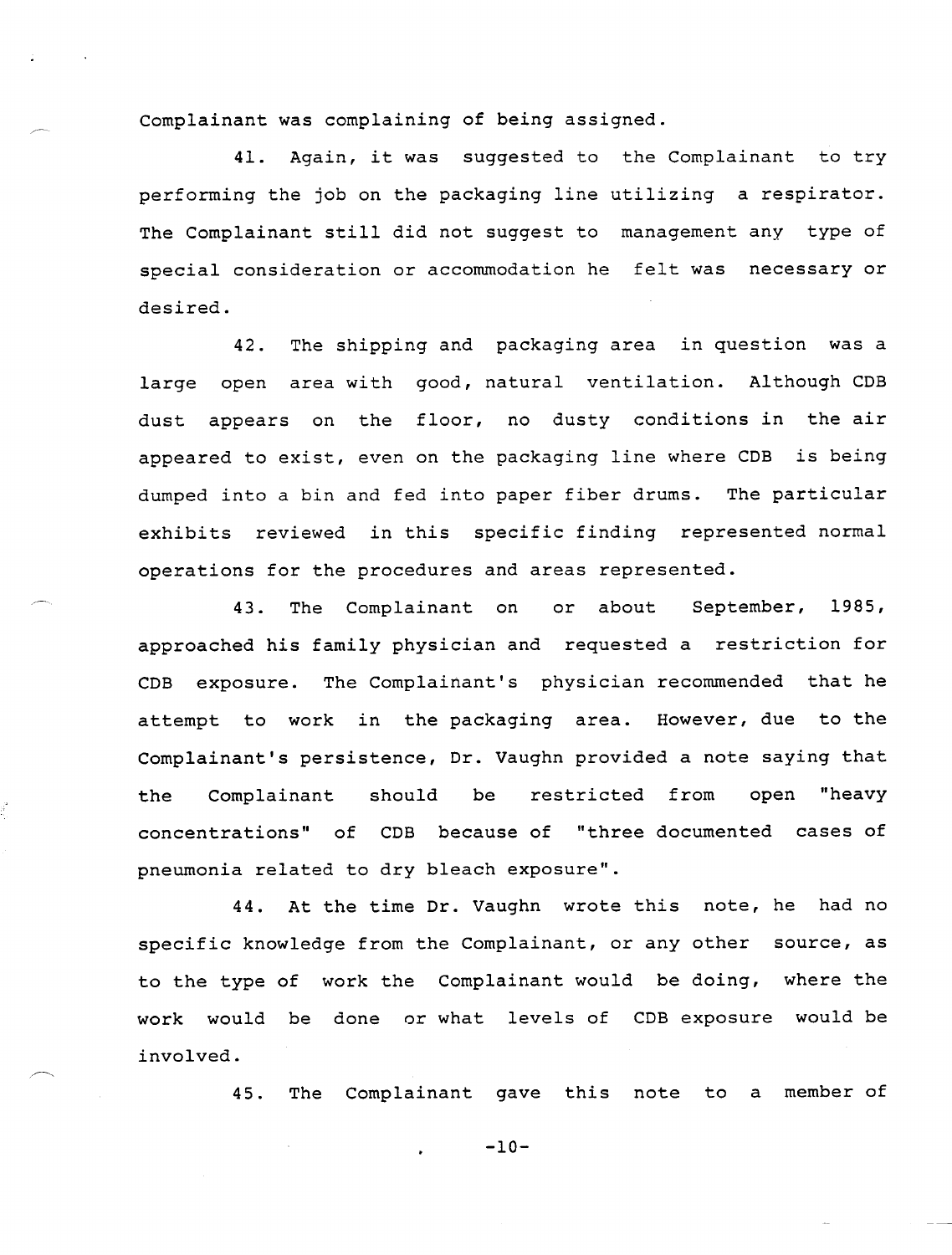management and returned to his work in the storeroom.

46. Shortly thereafter, the Complainant was called to a meeting in which he was advised due to the fact the Respondent's physician found no medical restricton applicable to CDB, yet Complainant's physician had restricted the Complainant from CDB exposure, the Respondent had no job available for the Complainant. At the same time, however, the Complainant understood that if he was willing to rotate, he still had a job with the Respondent as a support technician. Again, the Complainant persisted in his unwillingness to try to work in the Respondent's shipping and loading (packaging) department.

47. It is clear that the Complainant made this decision without information or knowledge, or without attempting to gain such information or knowledge about CDB levels in the shipper/loader position.

48. Complainant's position was that he was hired in the storeroom and that although all other Support Technicians were rotating he would not do so.

# **CONCLUSIONS OF LAW**

1. The West Virginia Human Rights Commission has jurisdiction over the subject matter and the parties herein.

2. The initial burden of establishing evidence to make a prima facie showing of discrimination rests firmly with the Complainant. Shepherdstown Volunteer Fire Department v. West Virginia Human Rights Commission, 309 S.E.2d 342, 352-53 (W.Va. 1983); Texas Department of Community Affairs v. Burdine, 450 u.S.

 $-11-$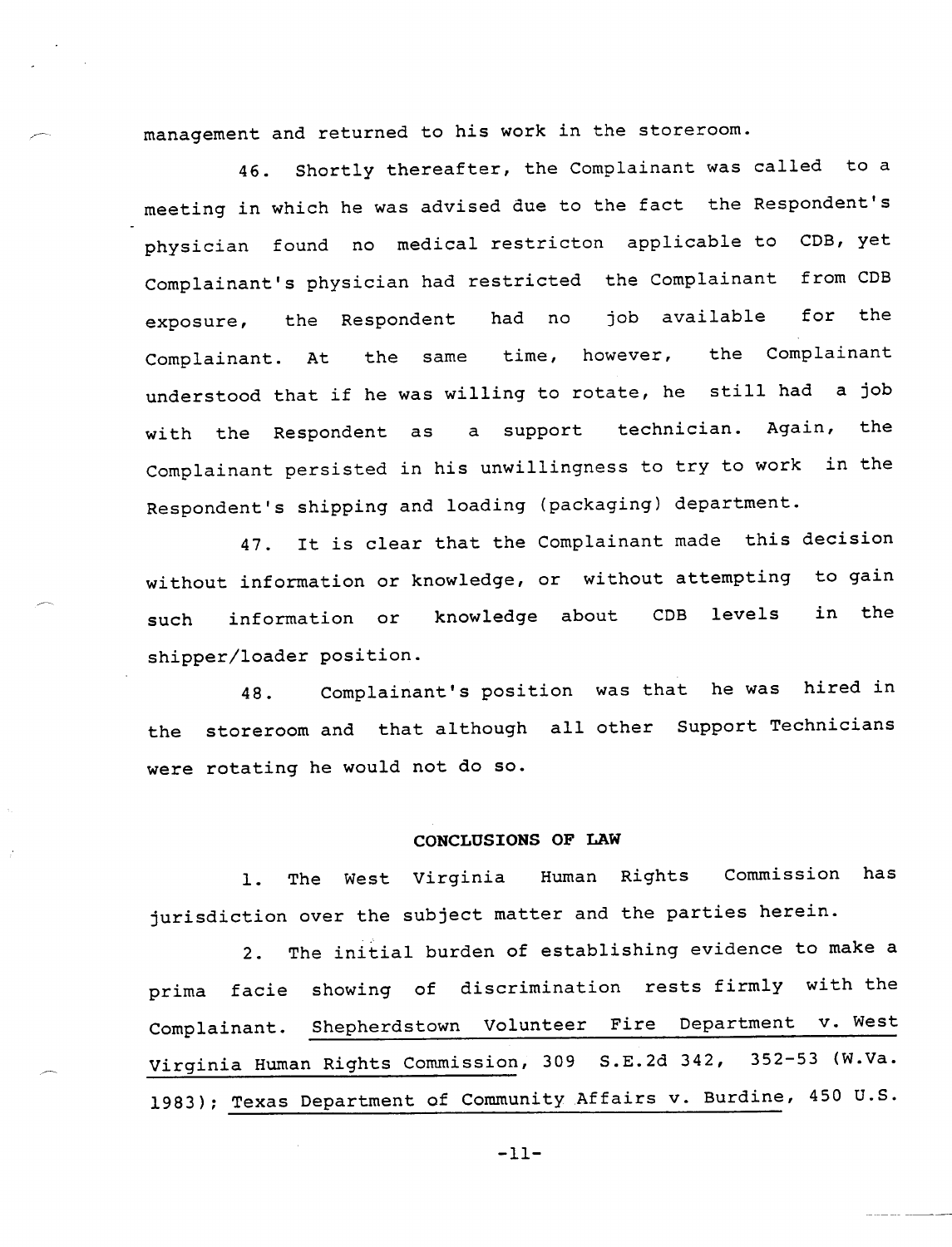at 252-53, McDonnel Douglas Corporation v. Green, 411 u.s. 792, 802, 804 (1973), Furnco Construction Company v. Waters, 438 U.S. 567, 577 (1978).

3. The first material question in the case at bar is whether the Complainant was a "handicapped" individual. The Act, as amended in 1981, defines "handicapped" as "any physical or mental impairment which substantially limits one or more of an individual's major life activities" W.V.C. § 5-11-3(t).

4. The Complainant has failed to establish by the preponderance of medical or lay evidence that he suffers from a physical impairment which essentially limited his ability to work as a Support Technician at the Respondents COB plant. Based upon the record as a whole, and applying the evidence to the relevant statuatory and case law, regarding employment handicaps, the Examiner finds that the Complainant has failed to make a prima facie showing of any handicap.

## **DISCUSSION**

The testimony of Dr. Vaughn, the Complainant's family physician, did not establish a COB related physical impairment which substantially limited the Complainant's ability to work in the Respondent's COB plant. On the contrary, Dr. Vaughn advised the Complainant to try the job, and only after the Complainant insisted on the restriction, did Dr. Vaughn provide the same. Additionally, at the time Dr. Vaughn provided the restriction he was unaware of the type of work the Complainant would perform, the conditions in which the work would be performed and, perhaps

 $-12-$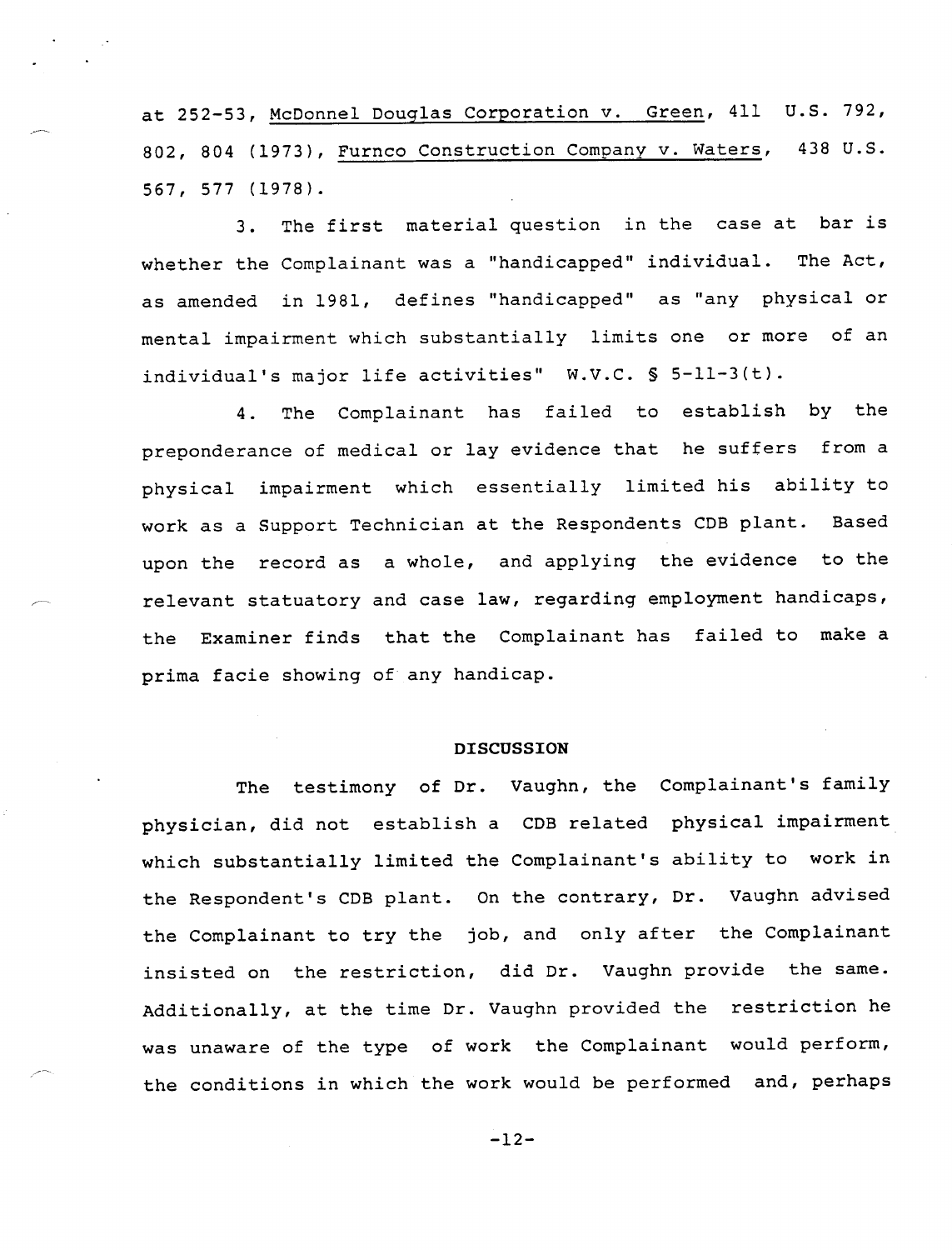most importantly, the amount of CDB exposure that the Complainant would be exposed.

The evidence from Dr. Avashia and Dr. Whittle was very impressing and worthy of significant weight, given their work experience and training in the occupational disease area. It was their opinion that the Complainant suffered from episdoic respiratory problems just as any other individual would, notwithstanding their job types, especially given the fact that the suffering patient was a long time heavy smoker. It was their conclusion that the Complainant's bronchitis was promoted, if not caused by, his heavy smoking habits.

It is further uncontradicted in the evidence, that the Complainant refused to stop smoking as he likewise refused to even attempt to utilize the protective clothing and full face respirator readily accessible and specifically urged to him to be worn.

The Complainant was aware of the fact that the Respondent dealt primarily with chlorine dry bleach. He also was aware of the fact that any job he took with the Respondent would require chlorine dry bleach exposure. Additionally, he failed to advise anyone about any perceived handicap he felt he had until such time that a portion of the job responsibilities was unacceptable to him; specifically, the job rotation system. It could be represented, that the offer by management of the protective clothing and the full face mask, although previously available at all times for the employees, was an effort by management to accommodate what they felt to be a concern of the Complainant.

 $-13-$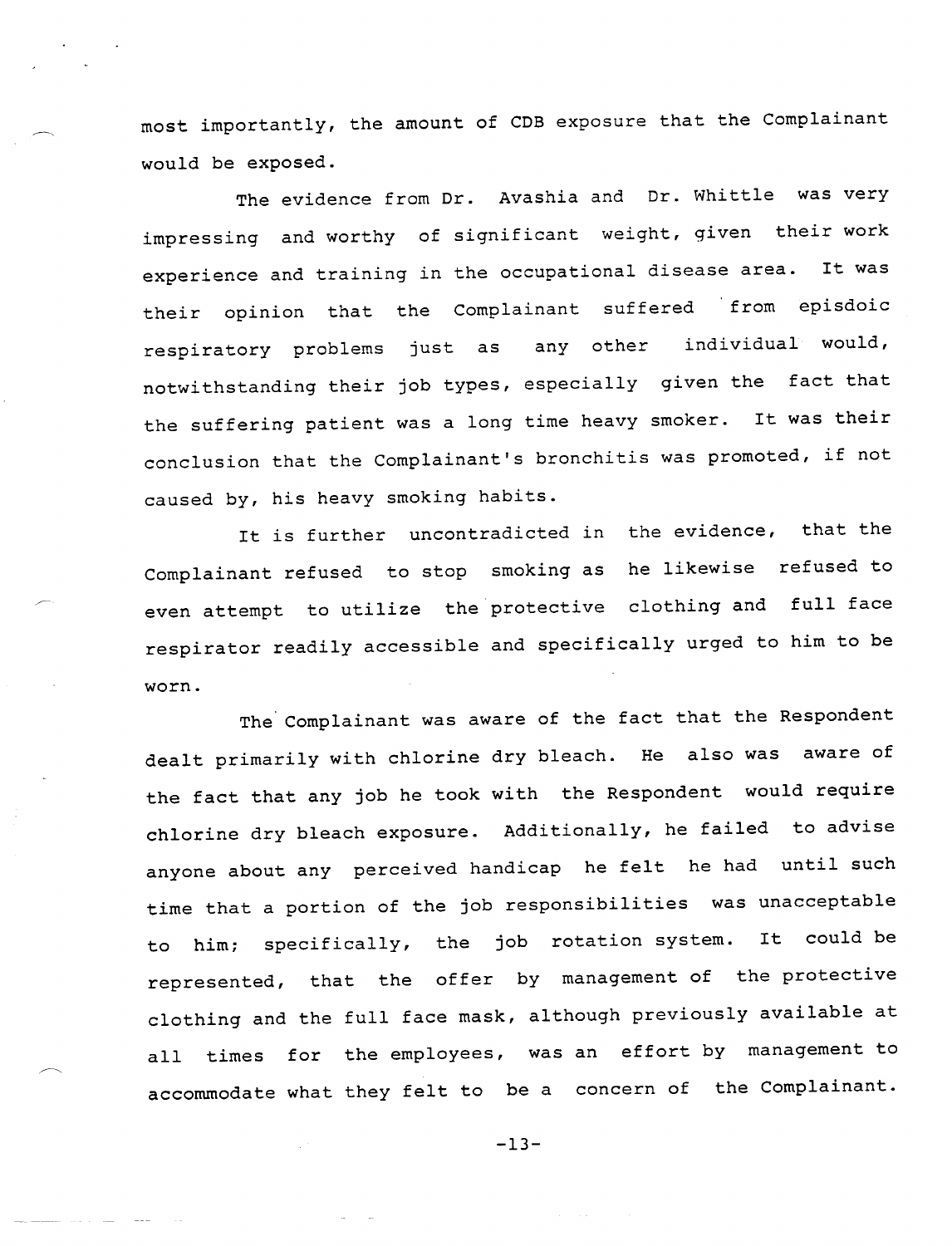However, the Complainant's attitude was inconsistent to that of a person one reasonably would consider to be sincerely concerned about his/her physical well being, and more likely to be the actions of an individual choosing to have his own way when terms and conditions proposed to him/her are unacceptable.

The medical evidence, including the evidence introduced by the Complainant, provides no credible basis upon which the Examiner can reasonably conclude that the Complainant suffered from a physical impairment which significantly affected his ability to perform the Support Technician position.

## PROPOSED ORDER

Accordingly, it is the recommendation of this Examiner that the Commission issue an Order awarding judgment for the Respondent.

ruas **DATED** 

ENTER:

ENTER:<br>
Pheodore R. Dues, Jr.

Hearing Examiner